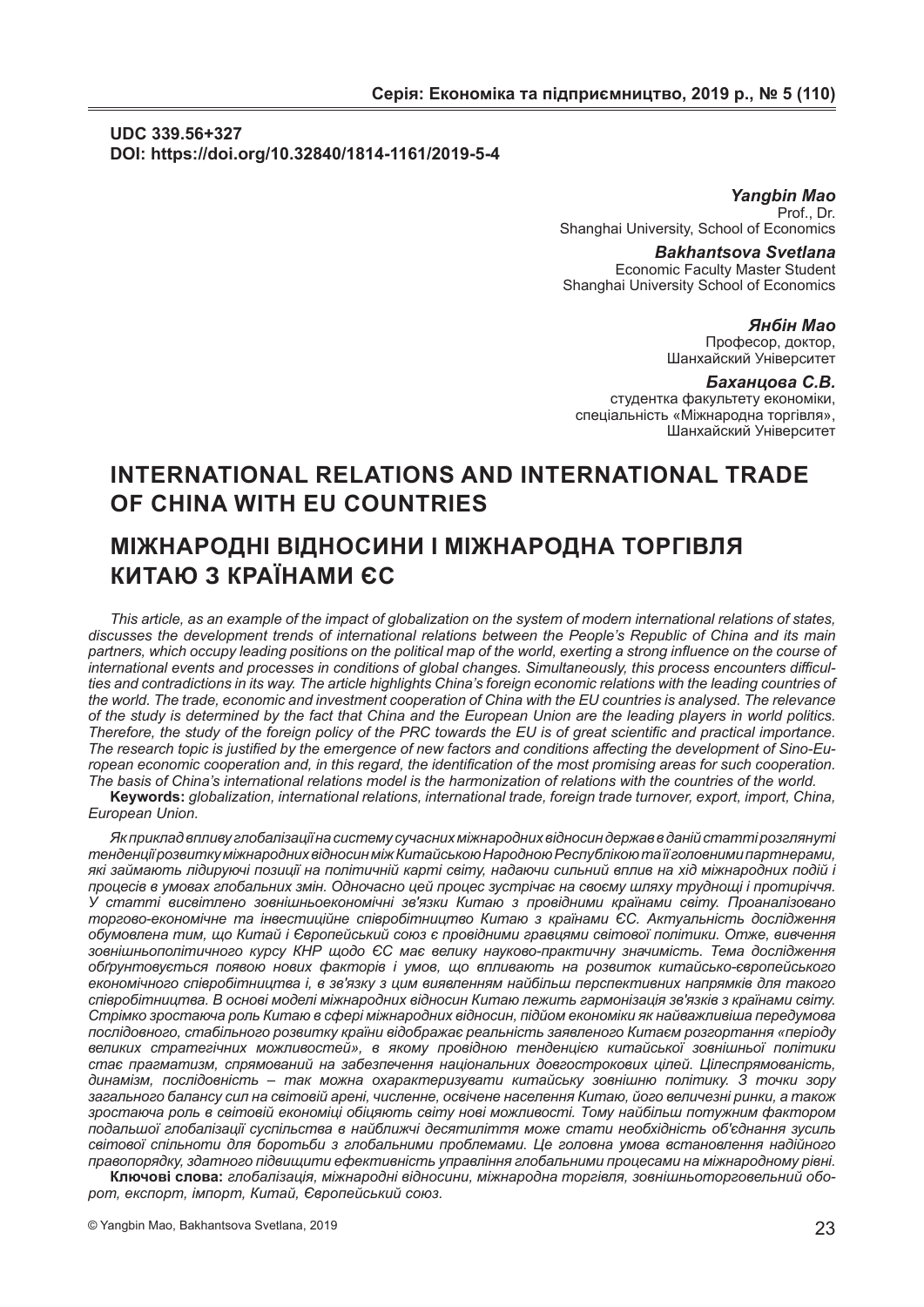### Держава та регіони

В качестве примера влияния глобализации на систему современных международных отношений государств в данной статье рассмотрены тенденции развития международных отношений между Китайской Народной Республикой и её главными партнерами, которые занимают лидирующие позиции на политической карте мира, оказывая сильнейшее влияние на ход международных событий и процессов в условиях глобальных перемен. В статье освещены внешнеэкономические связи Китая с ведущими странами мира. Проанализировано торгово-экономическое и инвестиционное сотрудничество Китая со странами ЕС. Актуальность исследования обусловлена тем, что Китай и Европейский союз являются ведущими игроками мировой политики. Следовательно, изучение внешнеполитического курса КНР в отношении EC имеет большую научно-практическую значимость. Тема исследования обосновывается появлением новых факторов и условий, влияющих на развитие китайско-европейского экономического сотрудничества и, в этой связи выявлением наиболее перспективных направлений для такого сотрудничества.

Ключевые слова: глобализация, международные отношения, международная торговля, внешнеторговый оборот, экспорт, импорт, Китай, Европейский союз.

Problem formation. The modern world is undergoing an era of global change. That is why it is important to study the impact of globalization on political relations and international relations. Globalization has posed a number of complex challenges to the world.

In conditions of interdependence, globalization is a comprehensive, complex phenomenon that affects almost all aspects of human life and makes important changes not only in the economic and political sphere but also in international relations and international trade.

In the context of financial and economic difficulties. there is a growing dependence of the member states of the European Union (hereinafter - the EU) on access to China's financial resources. The EU is confronted acutely with the problem of collective action, being an association of states with similar and different interests. At the same time, the mechanisms existing in the EU to overcome this problem do not always ensure the optimization of its course in cooperation with major partners. As an example of the impact of globalization on the system of modern international relations of states. this article considers the development of international relations by the People's Republic of China (hereinaf $ter - the PRC$ ).

Analysis of recent research and publications. Currently, the scientific community pays great attention to the study and analysis of global development trends. However, given the novelty of the phenomenon of integration at the global level, expert assessments are often opposite and contradictory. The phenomenon of globalization and its influence on the system of modern international relations have been studied by such scientists as I.A. Vasilenko [1], V.B. Kuvaldin, A.I. Utkin [5], T.V. Podolskava [2]. W. Beck. E. Giddens. J. Stiglitz [4]. J. Soros, and others.

When writing the article, special attention in the study of the interaction of the parties was paid to statements by the leaders of the PRC and the EU, as well as a joint communiqué following the meeting. The article draws on a wide range of sources, the authors of which investigated the policy of China in relation to the European Union: German researcher N. Etzel, American expert D. Chambo. Italian researcher N. Casarini.

Task formation. The aim of the study is to analyse China's international relations with the European Union and the leading countries of the world.

Statement of the main material. Each country pays special attention to the development of its foreign trade, maintaining good neighbour relations with its key partners.

Today, China is a key global player and a leading technological force. Its growing presence in the world, including in Europe, should be accompanied by increased responsibility for maintaining order based on international rules, as well as greater reciprocity, non-discrimination, and openness of its system. Reform ambitions promulgated in China must be translated into policies or actions commensurate with its role and responsibility.

Currently, China's foreign trade is characterized by rapid growth and positive indicators: the labour productivity of foreign trade enterprises, the efficiency of the provision and the use of capital and resources are growing. Environmental protection is gradually coming to the fore in business processes. China has stepped up its activities in the field of innovation and green development. The assortment is also growing, the quality of products and services - both consumers and manufacturers are striving for high quality. Intellectual qualitative development of all sectors is observed.

The main export items of China remain the traditional labour-intensive high-tech categories of goods, products of the engineering and electrical industries. There is also an increase in imports of consumer goods, iron ore, crude oil and natural gas, both in quantitative and in value terms

PRC is the main market for the global petrochemical industry while it demonstrates great potential for growth and development. Accelerating the development of foreign markets by Chinese enterprises through high-quality investment and construction will bring new opportunities to the world.

In terms of the scale of the petrochemical industry, China is one of the leading places in the world. Over the past 6 years, China's petrochemical industry has grown rapidly. In 2018, China's petrochemical industry continued to develop with a focus on structural and supply reforms, and actions to reduce excess and inefficient production capacities were strengthened.

A proactive and state-run industrial and economic policy in China, such as "Made in China 2025", aims to develop domestic leading companies and assist them in strategic high-tech sectors in the world.

The period of globalization marked the development trend of international organizations around the world, which reflects the growing interest of states to actively improve their international status by participating in multilateral forums and jointly solving problems for their effective settlement. The regional integration associa-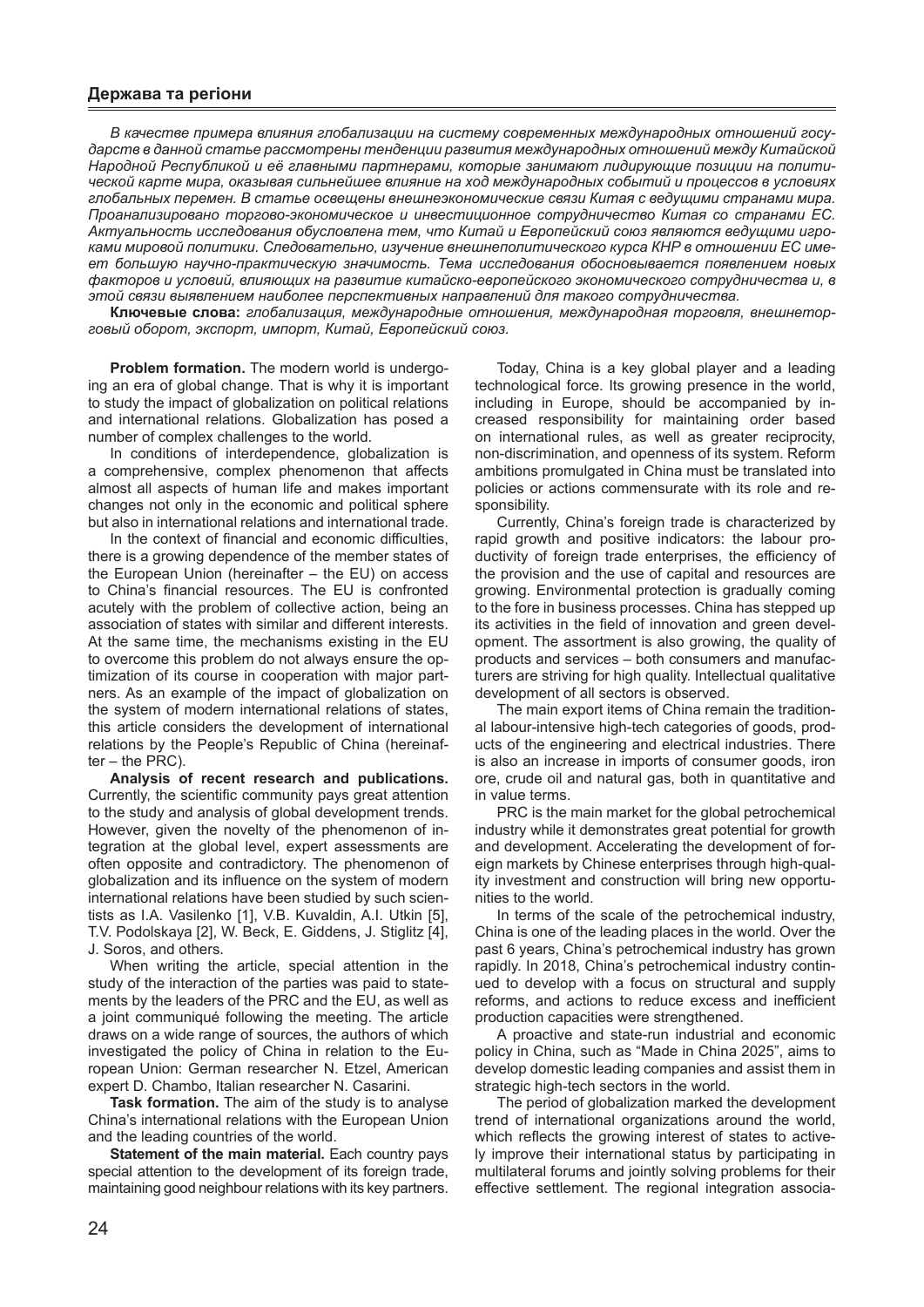tion in Southeast Asia, ASEAN, which is now steadily developing relations with China, a state that is gaining more and more momentum on the world stage, is not an exception.

The ASEAN + 3 format is successful from the point of view of the PRC-ASEAN cooperation itself because it is aimed both at deepening economic cooperation and at creating qualitatively new cooperation at the regional level between ASEAN and East Asia [6].

International relations are actively developing between China and the UN. China's increase in UN funding, the implementation of a number of joint projects to help the poorest countries, and China's increased participation in UN peacekeeping operations. China's desire is to uphold globalization and promote the idea of creating free trade zones, relying on the mechanism of multilateral diplomacy, especially the UN. The mentioned initiatives serve the national interests of China. They give it the opportunity to ensure the security of Chinese companies and citizens, protect strategic lines of communications in countries affected by the war, and contribute to improving the Chinese image in the international arena, thereby attracting an increasing number of states to the circle of its partners.

This may allow China to lead the efforts of a number of states in the future to stabilize the regions supplying important products for economic growth and the fight against neo-protectionism, which ultimately will be beneficial both for the UN, receiving funding from China for programs to achieve the Millennium Goals, and China itself, who will be able to more effectively develop the safe and peaceful international environment necessary for its peaceful rise [3].

China is the leader in terms of investments in "pure" energy in 2015, having increased the total investment by 17% to \$ 110.5 billion compared to the previous year. As of 2016, China's green economy index was 41.8, which is 64th in the world ranking. The government has spurred the development of environmental power plants in order to meet the demand for electricity and limit emissions from thermal power plants. China is increasingly focusing on the renewable energy industry. According to a study by the National Renewable Energy Center of China, the state can cover 85% of total electricity production and 60% of primary energy consumption from renewable energy sources by 2050.

As for the economic component of China's interests in Europe, it should be mentioned that at the end of November 2017, the last three countries from Central and Eastern Europe – Estonia, Lithuania, and Slovenia agreed to join the "One Belt One Road" Chinese Economic Initiative. Thus, 16 countries of Central and Eastern Europe – Albania, Bulgaria, Bosnia and Herzegovina, Hungary, Latvia, Lithuania, Macedonia, Poland, Romania, Serbia, Slovakia, Slovenia, Croatia, Montenegro, Czech Republic, and Estonia joined the "New Economic Silk Road" and "Sea Silk Road of the XXI century" projects. This suggests that European countries are increasingly showing interest in China as a world economic leader. They are also interested in opening new markets for European goods and services in the Asia-Pacific region. It is planned that the main directions of the new silk road will be: China – Central Asia – Russia – Europe (to the Baltic Sea), China – Central and West Asia – the Persian Gulf and the Mediterranean Sea; China – Southeast Asia – South Asia – Indian Ocean. Europe is one of the goals and within the framework of the Sea Silk Road: South China Sea – Indian Ocean – Europe; another direction runs through the South China Sea to the Pacific. Thus, "One Belt One Road" will cover 60 countries of the world. China intends to invest in its partners, as well as fully and scale to enter the EU market.

In the last decade, Europe has grown an understanding that China's economic power and political influence are growing and continuing to grow at an unprecedented scale, reflecting China's desire to become a leading world power. As we see, there are serious prospects for the economic rapprochement of China and Europe.

China and the European Union have strong ties. They are two of the three largest economies and traders in the world. China is currently the EU's second-largest trading partner after the United States, and the EU is China's largest trading partner. Both sides are committed to a comprehensive strategic partnership, as expressed in the strategic cooperation program between China and the EU until 2020.

Thus, systematizing the exact data of trade turnover [7] between China and the EU for 2015–2018 in Table 1, we predict what the further development of trade will be until 2025 (taking into account the growth of indicators by 6% each year).

One can see that over the analysed period, indicators of import and export of China are growing. Despite the fact that in 2016, China's exports to the EU slightly decreased (by 8.09 billion euros than in 2015), with each year China's exports are 2 times higher than its imports.

Such a positive trade turnover is explained by the fact that Chinese economic strategies have an individual approach to each new market. There is not a single country in Europe that exports to China as much as the PRC brings to these countries.

Table 1

|                                             | 2015   | 2016   | 2017  | 2018            | 2019                                       | 2020 | 2021 | 2022 | 2023                                                                                                                    | 2024   | 2025            |
|---------------------------------------------|--------|--------|-------|-----------------|--------------------------------------------|------|------|------|-------------------------------------------------------------------------------------------------------------------------|--------|-----------------|
| Total import-export,<br>billion euros       | 549.87 | 550.45 |       | 615.32 623.34 1 |                                            |      |      |      | 660,74   700,38   742,41   786,95   834,17                                                                              |        | 884.22   937.27 |
| China imports from<br>the EU, billion euros | 168.63 | 177.3  | 207.5 |                 |                                            |      |      |      | $\vert$ 210,55 $\vert$ 223,18 $\vert$ 236,57 $\vert$ 250,77 $\vert$ 265,81 $\vert$ 281,76 $\vert$ 298,67 $\vert$ 316,59 |        |                 |
| China exports to the<br>EU, billion euros   | 381.24 | 373.15 |       |                 |                                            |      |      |      | 407,82 412,79 437,56 463,81 491,64 521,14 552,41 585,55 620,68                                                          |        |                 |
| Balance, billion euros                      | 212.61 | 195,85 |       |                 | 200,32   202,24   214,37   227,24   240,87 |      |      |      | 255.32 270.64                                                                                                           | 286.88 | 304.09          |

**Foreign trade turnover of PRC and the EU for 2015–2025**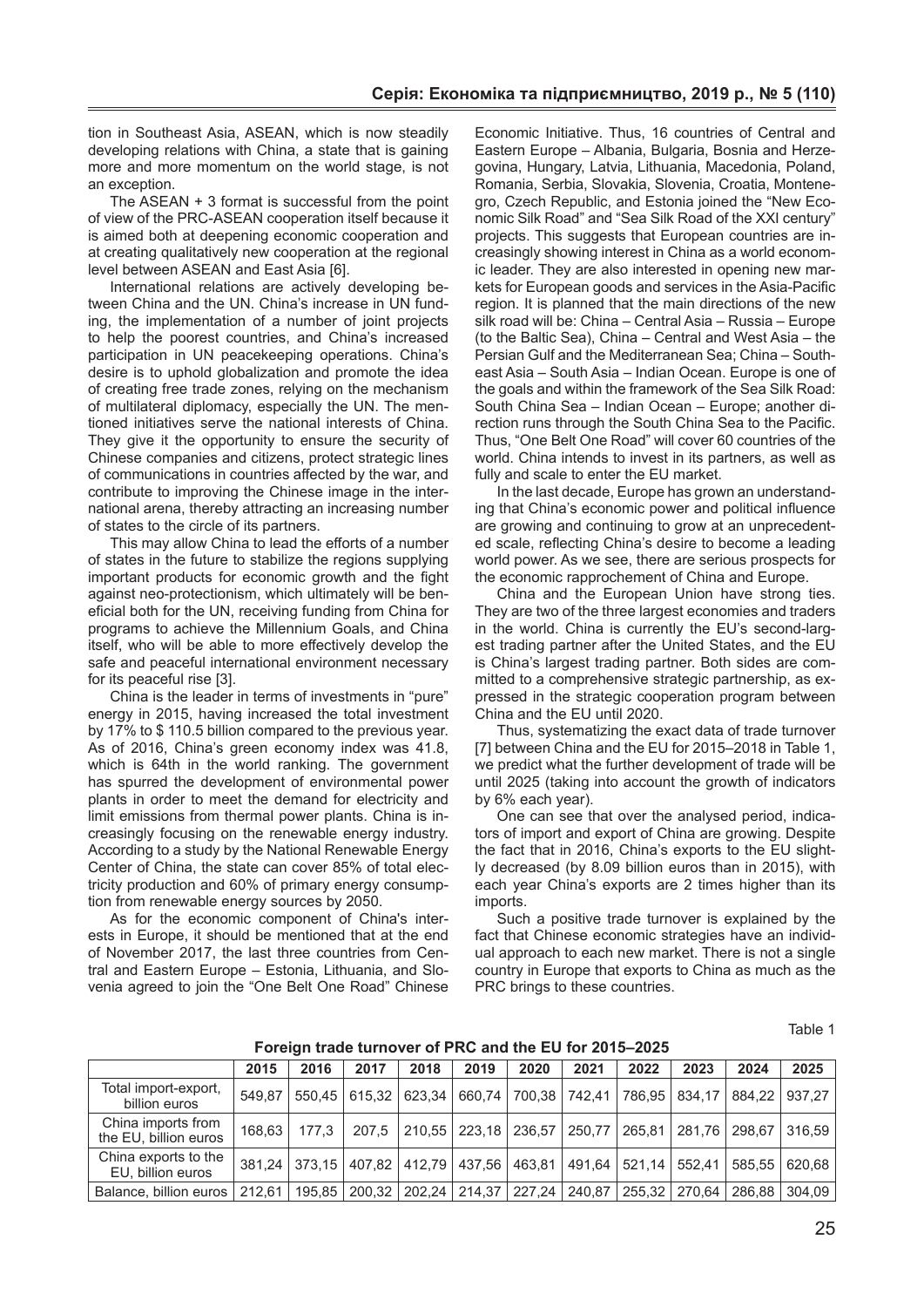

Fig.1. Foreign trade turnover of PRC and the EU for the period of 2015–2025

It is obvious that China's leadership in Europe will only grow every year, increasing its supplies to the EU. We observe a positive trade balance of China in trade with EU countries. This confirms the rapid economic growth of China.

According to the forecast until 2025, the foreign trade turnover of China and the EU will be more than 900 billion euros, based on the fact that China continues to expand the borders of trade relations with the EU countries.

For the first time in history, China has become Germany's largest foreign trade partner, which is one of the largest manufacturing countries and is faced with the real need to move from "manufacturing capabilities" to "smart manufacturing" using digital and new technologies. Therefore, Germany really hopes to strengthen cooperation with China.

Sino-German trade and economic cooperation is showing good dynamics. The volume of trade between China and Germany in 2018 reached \$ 183.9 billion, which is 9.4% more than in 2017. For the 7 months of 2019, China's investment in the German economy amounted to \$ 1.01 billion, an increase of 27.6%. German investment in China amounted to \$ 1.17 billion, an increase of 62.7%. Consequently, for three consecutive years, China has been Germany's largest trading partner.

The second most important partner of China in Europe is the United Kingdom. In the future, this country intends to exceed the scale of trade and economic cooperation between Germany and Beijing. According to the forecasts of the former Chancellor of the Treasury, J. Osborne, by 2025, China will take a strong position after the United States as the country's second trading partner. So far, the British-Chinese trade is much more modest than German-Chinese and barely exceeds \$ 76 billion. At the same time, in 2000–2016, London has become the undisputed European leader in attracting foreign direct investment from China.

The financial hub connects the two countries. The importance of cooperation in finance is confirmed by the UK joining the Asian Infrastructure Investment Bank (AIIB). Also, at the end of 2018, the People's Bank of

China and the Bank of England extended a currency swap agreement, allowing the parties to conduct exchange transactions in the amount of 150 billion yuan to 40 billion pounds.

The UK intends to become China's best Western partner and, in general, help build relations between China and Europe. Britain urgently needs to update the infrastructure in the production of electricity, including nuclear energy, and in the field of railway communication. China has extensive expertise and tools to help. This is a great benefit for both countries. Regarding the Brexit process, nearly half of the 212 British companies opened in China believe that this could have a positive impact on the business if London and Beijing enter into a free trade agreement.

France is the third most important partner of the PRC among the EU member states. Paris perceives relations with Beijing, first, as a source of restoration of economic growth. In trade, there is also a positive trend. Leadership in the purchase of French assets of national importance again belongs to China. France agreed on cross-investment in industry, aviation, and nuclear energy. More than 1,600 French enterprises are already operating in China, while there are 700 branches of Chinese companies in France.

5G technology is the foundation of the digital economy and digital communities around the world. That is why the EU strongly supports all actions aimed at finding international consensus and developing cooperation in the 5G sphere. By signing an agreement with China, the European Union has formed a powerful team with the participation of the most important Asian partners, which should make 5G a reality throughout the world by 2020. This is an important step towards 5G success.

The outcome of the China-EU Summit on April 9, 2019, was the adoption of a joint declaration in which Beijing and Brussels were able to achieve most of their goals. In a declaration, the PRC and the EU agreed to reform the World Trade Organization (WTO) to address "global trade challenges". The communiqué says that to achieve this, both sides will intensify discussions to strengthen international rules on industrial subsidies.